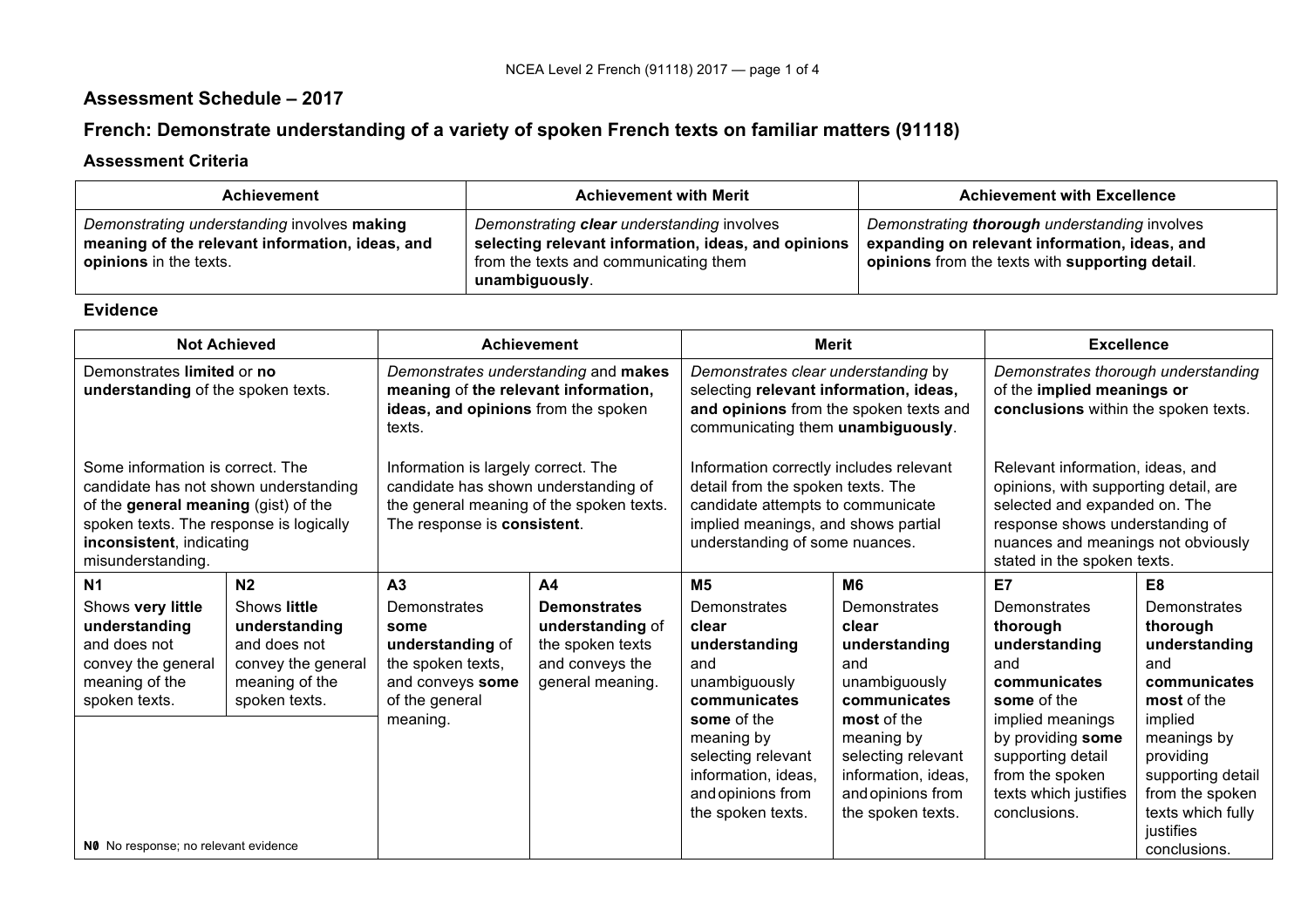| <b>Question ONE</b>                                                                                                     | <b>Achievement</b>                                                                          | <b>Achievement with Merit</b>                                                                                                                           | <b>Achievement with Excellence</b>                                                                                                                                                                                     |
|-------------------------------------------------------------------------------------------------------------------------|---------------------------------------------------------------------------------------------|---------------------------------------------------------------------------------------------------------------------------------------------------------|------------------------------------------------------------------------------------------------------------------------------------------------------------------------------------------------------------------------|
| (a) Possible evidence showing<br>understanding that Marc is doing too<br>much homework.                                 | • After school goes home, has dinner,<br>and does homework.<br>• Does homework till 11 p.m. | • Has only Friday night free.<br>• Six hours of homework on Saturday and<br>another two on Sunday.<br>• Spends his holidays studying for next<br>exams. | • Sees friends only rarely, even in<br>holidays, as studying for next set of<br>exams.<br>• Studies too much and ends up not<br>doing his best.                                                                        |
| (b) Possible evidence showing<br>understanding of why Marc thinks<br>teachers talking to each other more would<br>help. | • Talk more amongst themselves about<br>all student work.                                   |                                                                                                                                                         | • For example, if there is a lot of work<br>on in French, the Maths teacher<br>could give more time to complete<br>homework, and then the same could<br>be done in reverse when the<br>pressure is building for Maths. |
| (c) Possible evidence showing<br>understanding of experts' discussion of<br>homework.                                   | • Shorter is better.                                                                        | • Better to revise than do new activities.                                                                                                              |                                                                                                                                                                                                                        |
| (d) Possible evidence showing<br>understanding of Marc's hopes regarding<br>his teachers.                               |                                                                                             | • Students have a life outside school.                                                                                                                  | • That teachers give useful homework<br>rather than just homework to keep<br>students busy.<br>• That teachers realise students have                                                                                   |
|                                                                                                                         |                                                                                             |                                                                                                                                                         | the right to a life outside school.                                                                                                                                                                                    |

*Possible evidence is not limited to these examples. Answers are judged holistically, not solely on the basis of evidence included in the schedule.*

*Assessment judgements are based on the level of understanding shown rather than knowledge of individual lexical items.*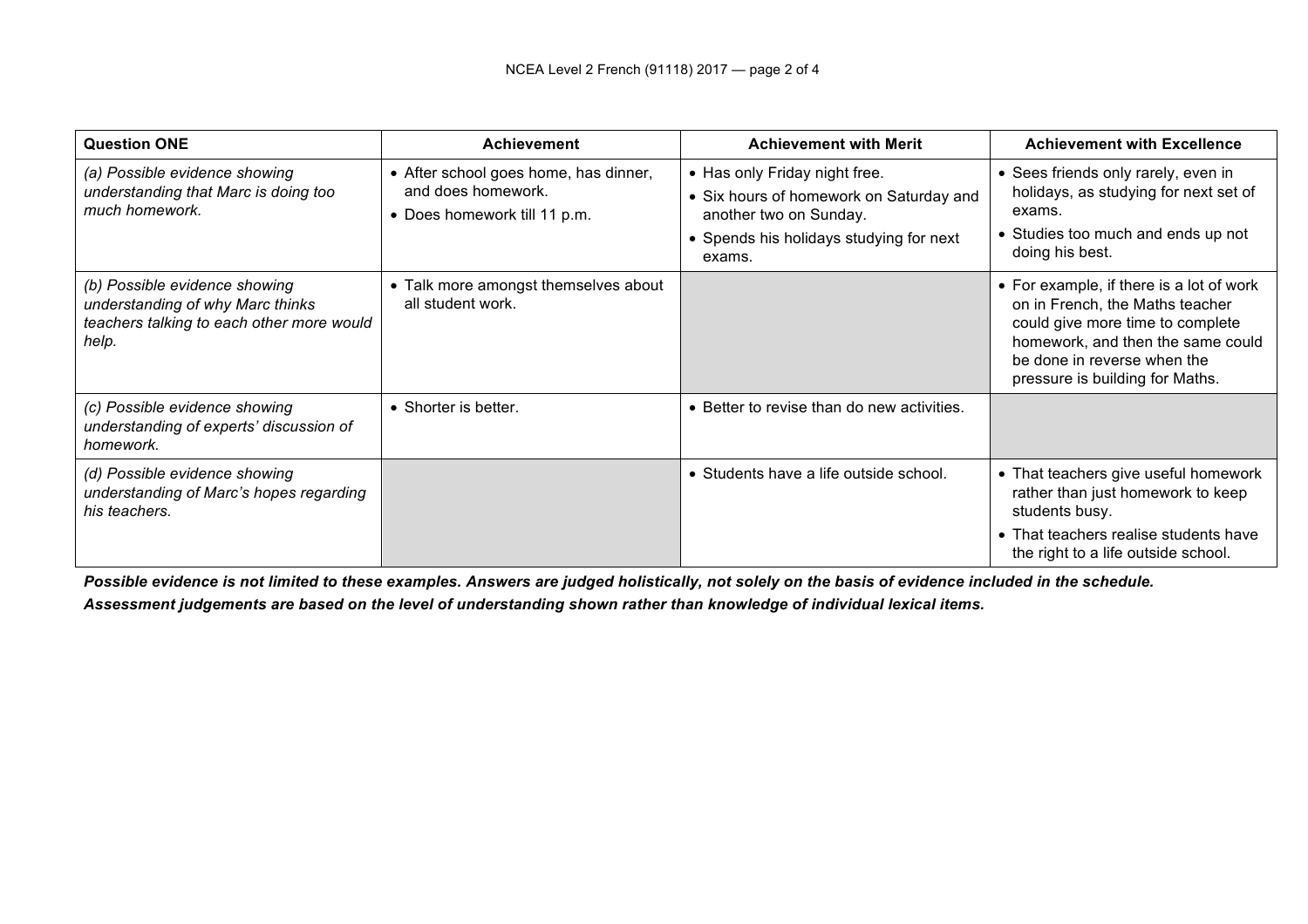| <b>Question TWO</b>                                                                                    | <b>Achievement</b>                                                                                | <b>Achievement with Merit</b>                                                                                                                            | <b>Achievement with Excellence</b>                                                                                                                                                                                                                                    |
|--------------------------------------------------------------------------------------------------------|---------------------------------------------------------------------------------------------------|----------------------------------------------------------------------------------------------------------------------------------------------------------|-----------------------------------------------------------------------------------------------------------------------------------------------------------------------------------------------------------------------------------------------------------------------|
| (a) Possible evidence showing<br>understanding of how Elodie's English<br>improved.                    | • Learnt English at school.<br>• Too timid to speak it.                                           | • Used (a lot of) gestures/talked with<br>hands.                                                                                                         | • Remembers well the day she could<br>speak English as though she had all<br>her life – she dreamt in English, and<br>it became her speaking and thinking<br>language over there.                                                                                     |
| (b) Possible evidence showing<br>understanding of what qualities parents<br>look for in an au pair.    | • Independence.<br>• Like looking after children.<br>• Not scared to leave Mum and Dad<br>behind. | • Someone (who realises) that they will<br>be alone overseas.                                                                                            |                                                                                                                                                                                                                                                                       |
| (c) Possible evidence showing<br>understanding of what Elodie found most<br>difficult.                 | • To express herself and ask difficult<br>questions.                                              | • Can she watch TV while parents are<br>talking in lounge?<br>• Can she ask to go with them when they<br>leave for the weekend?<br>• You must just talk. |                                                                                                                                                                                                                                                                       |
| (d) Possible evidence showing<br>understanding of how her year away has<br>helped in her current life. | • Best year of her life.<br>$\bullet$ Took risks.<br>• Became/discovered herself.                 | • When she returned she knew what she<br>wanted.                                                                                                         | • Thanks to her travels she now has<br>the confidence to <b>dare to</b> do the job<br>she is doing today.<br>• Had to meet lots of people (inference<br>- that she had to learn to get along<br>with people / that this was something<br>she had to learn how to do). |

*Possible evidence is not limited to these examples. Answers are judged holistically, not solely on the basis of evidence included in the schedule. Assessment judgements are based on the level of understanding shown rather than knowledge of individual lexical items.*